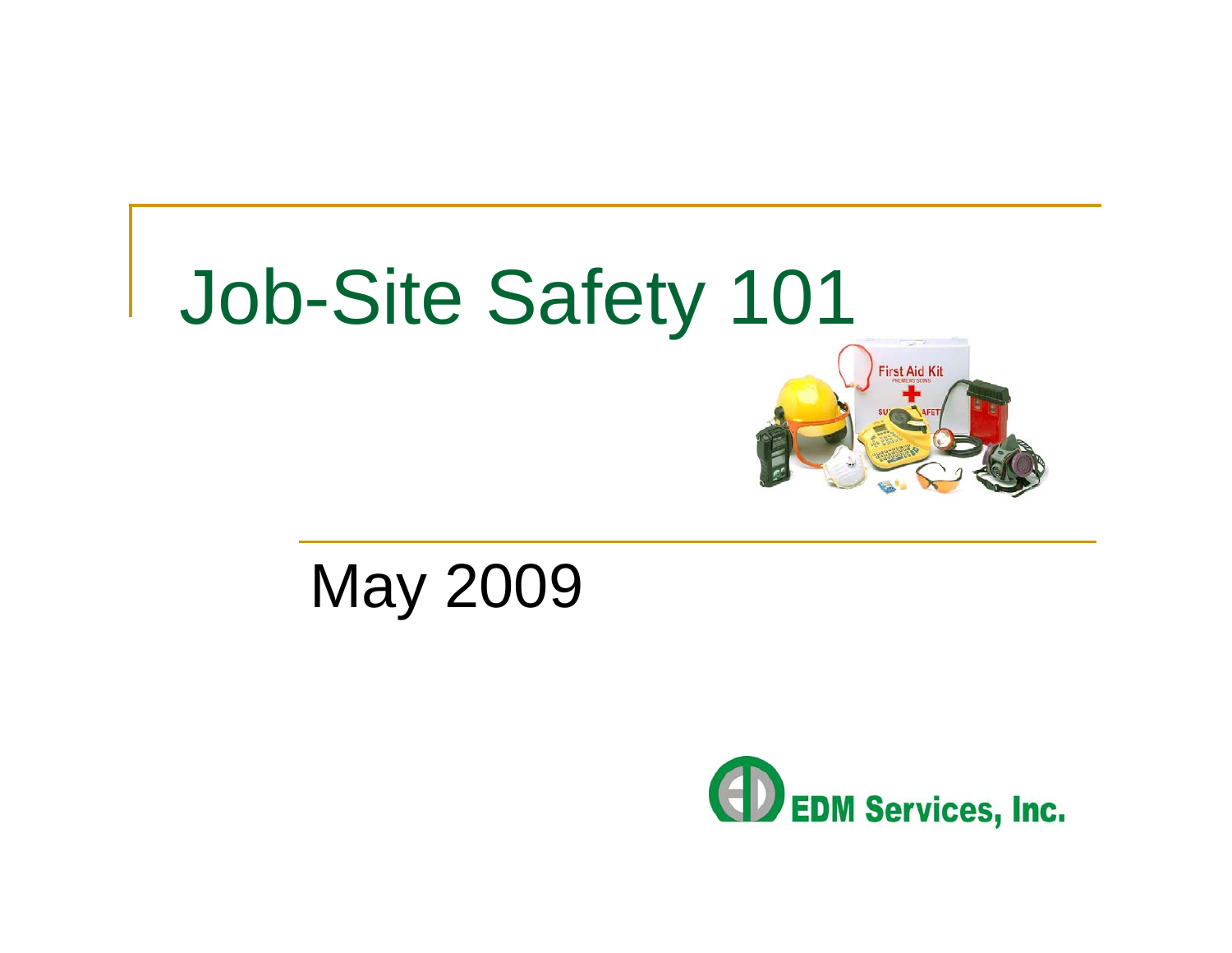*Job-Site safety is the simultaneous application of procedures, products, and employee participation.*

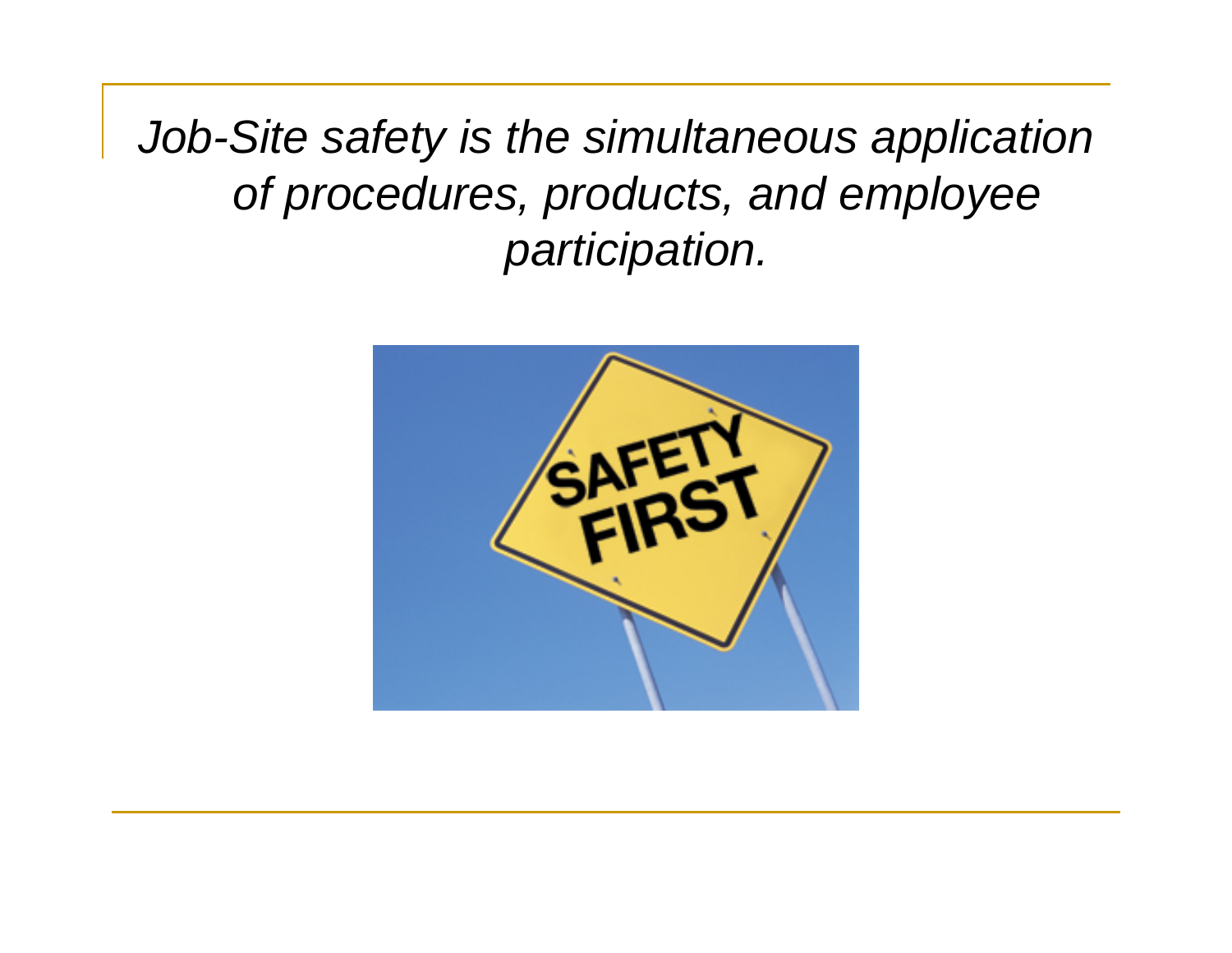# **Job-Site Safety Responsibilities**

#### **Employee Duties**

- П Follow all safety rules
- Wear and take care of personal protective equipment
- $\mathcal{L}_{\mathcal{A}}$  Make sure all safety features for tools and equipment are functioning properly
- п Don't let your work put another worker in danger
- Replace damaged or dull hand tools immediately
- Avoid horseplay, practical jokes, or other activities that create a hazard
- П Don't use drugs or alcohol on the job
- $\mathbf{r}$  Report any unsafe work practice and any injury or accident to your supervisor

#### **Employer Duties**

- П Keep the workplace free from hazards
- $\overline{\phantom{a}}$  Inform employees of how to protect themselves against hazards that cannot be controlled
- П Conduct regular jobsite safety inspections
- Have someone trained in first aid on site if you have no emergency reponse service nearby



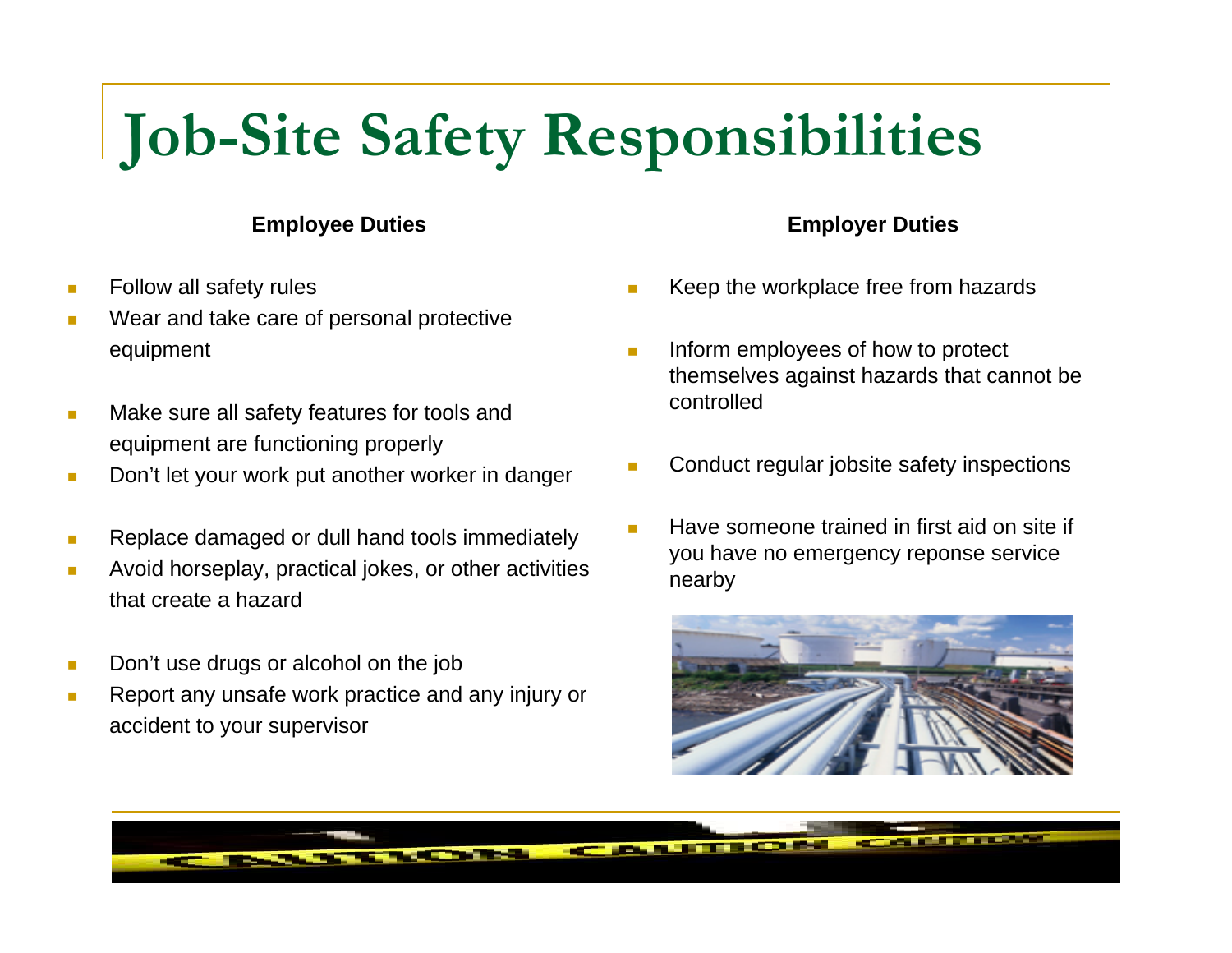# **Protective Equipment**



**Nomex Fire Retardent Suit**





**Hard Hat**



**FEET**

**Steel Toe Boots**





**Safety Goggles**



**Mask**



**Safety Gloves**





**Ear Plugs**





**Safety Vests**



**Safety Cones**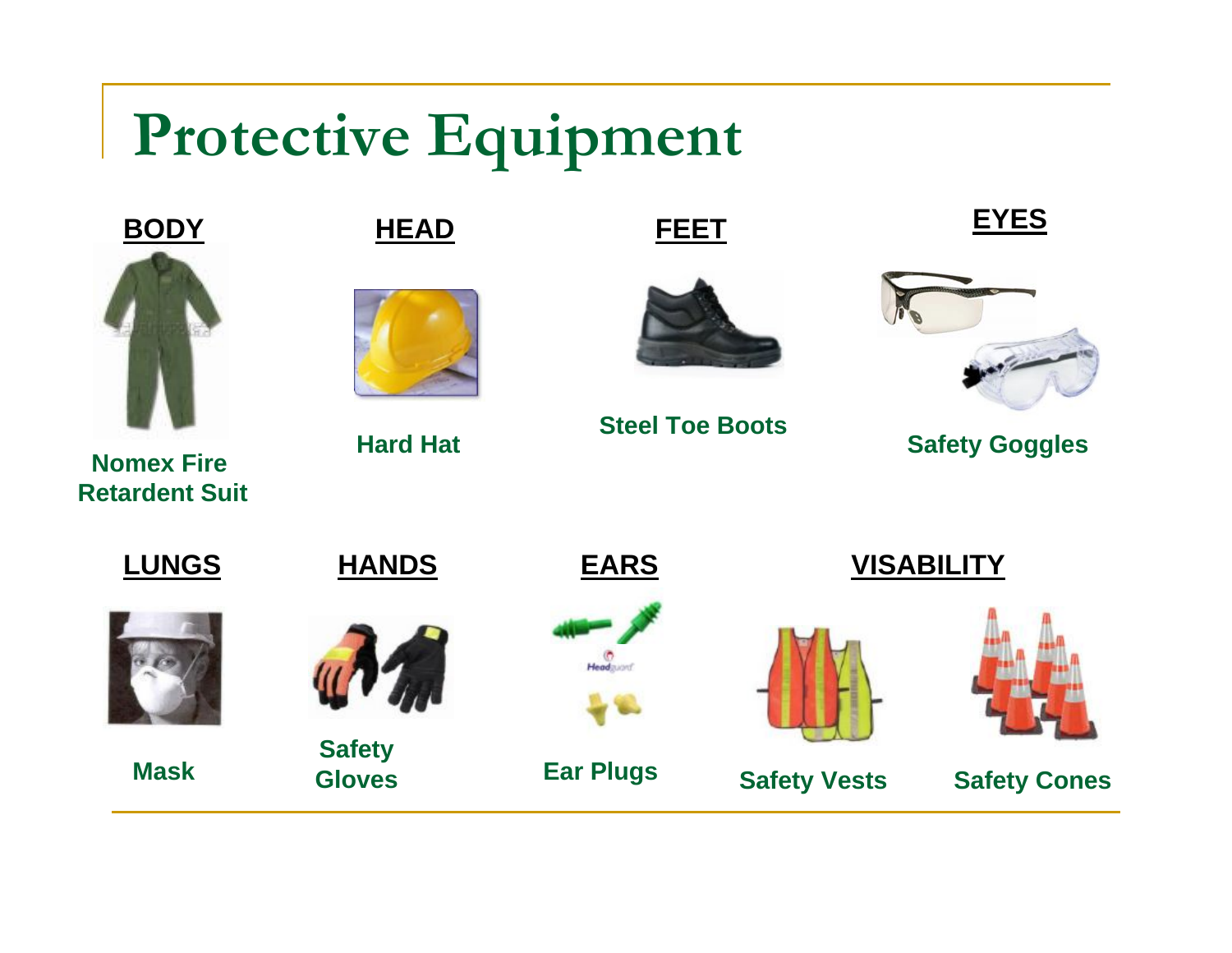# **Most Cited OSHA Standards**

- П 1. Poorly constructed scaffolding
- 2. Fall Protection-ladders, stairways, slips & trips
- 3. Electrical
- $\overline{\phantom{a}}$ 4. General Safety
- 5. Head protection
- P. 6. Housekeeping
- 7. Concrete & masonry construction
- П 8. Eye & Face protection
- 9. Fire protection
- $\overline{\phantom{a}}$ 10. Woodworking tools
- 11. Excavations
- $\mathbb{R}^2$ 12. Gas welding & cutting
- $\overline{\phantom{a}}$ 13. Construction training & education